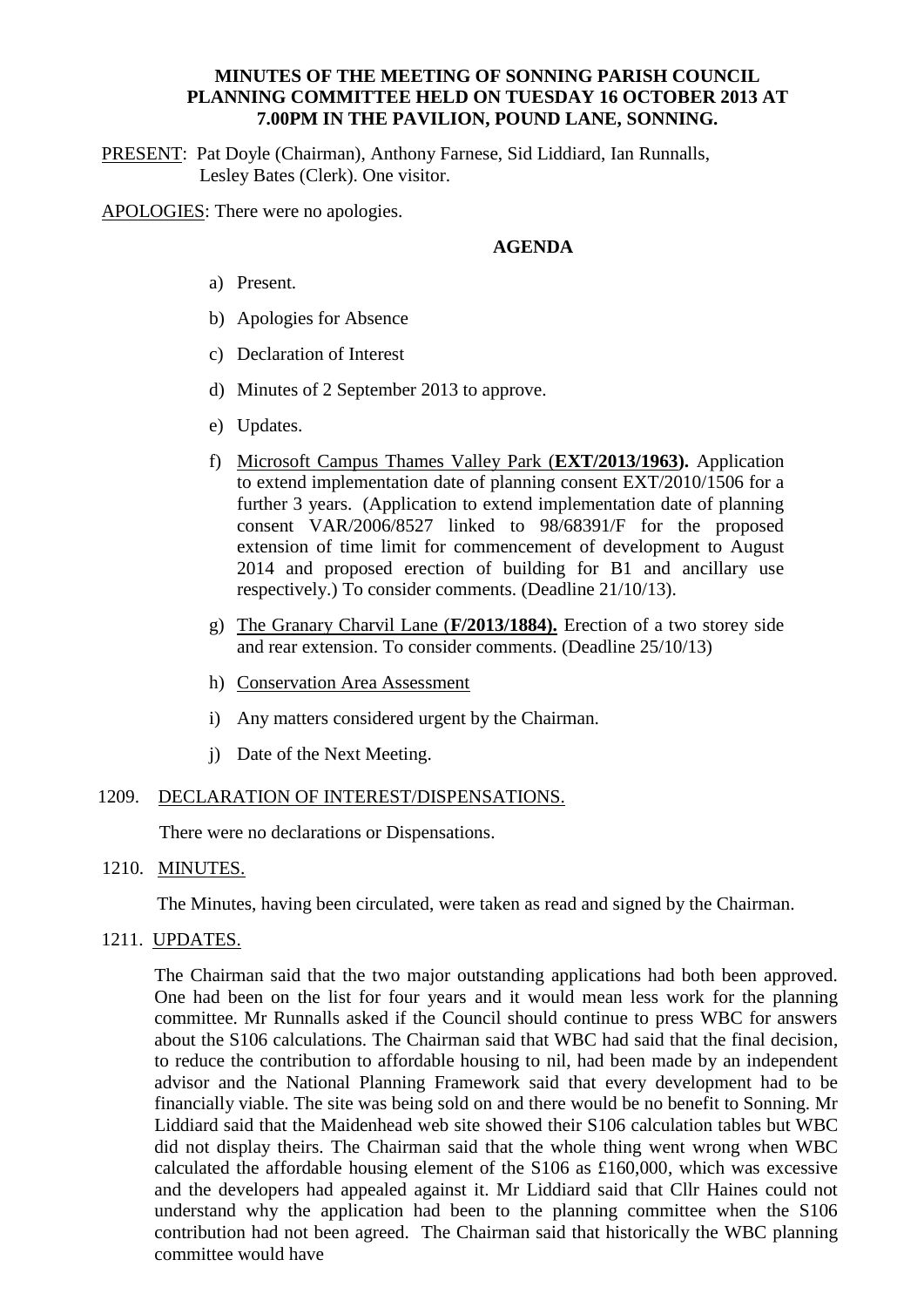questioned this aspect. Mr Runnalls said that it made the words of WBC planning chairman, that the calculation process was 'robust', very hollow. Mr Liddiard said that Mr Evans had suggested that a letter should go to WBC thanking them for the meeting and asked if these questions could be raised at the same time. The Chairman said it was annoying but realistically not much could be done, the planning decision had been made and the independent advisor had determined the contribution to affordable housing as nil. Mr Liddiard said it would be worth asking for a written explanation as residents would be bewildered at the decision, especially as the site was now selling for over £1M. Mr Liddiard and Mr Runnalls agreed to draft a letter to WBC together with Mr Evans.

The Chairman said that Enforcement had been called in over a dispute involving the cutting of a boundary hedge in Pound Lane. WBC Trees and Landscape had said that the regulations had changed in Conservation Area since the neighbour had been informed that it was correct to cut branches overhanging his property and he should have given notification to them prior to cutting but had he applied however the Tree Department would have given consent as the work that had been carried out was well within the regulations.

The application for the defibrillator had been approved but Michael Lee had informed the Clerk that advertisement consent was required for a K6 Telephone kiosk.

The Chairman said that WBC had not adopted Supplementary Policies but were using TB06 Development in Private Residential Gardens which stated that '*The Council will resist inappropriate development of residential gardens where development would cause harm to*

*the local area but Planning permission would be given where certain criteria were met*'.

The Chairman referred to the summary of the new regulations that Claire Lawrence had sent out. It was useful but didn't explain everything. There were also policies on traveller sites.

The Chairman said that Highways would decide where the 'School' sign should be relocated from outside the Fire Station. The Chairman would ask a question about this at the next major Projects meeting. Mr Liddiard said that Highways had been discussing this for a year but had still not reached a decision.

#### 1212. MICROSOFT (EXT/2013/1963).

The Chairman said that this was to extend the period in which to start work. Following discussion it was agreed to say no comment.

#### 1213. THE GRANARY (F/2013/1884)

A previous application had been approved. The new design was more conservative and it sat well into the site. Following discussion it was agreed to say no comment.

# 1214. CONSERVATION AREA ASSESSMENT

 The Chairman said that he had asked Mr Hart what the Society were intending to do. It was agreed that the Chairman should speak to Tony Thorpe for his view.

# 1215 MATTERS CONSIDERED URGENT BY THE CHAIRMAN.

Mr Runnalls said that some drivers were coming through Sonning before rush hour to avoid it. The Chairman said that generally the traffic was lighter in Sonning despite the closure of Whitchurch Bridge. Mr Liddiard said that there was less traffic as the recent delivery of building materials in Pound Lane had not caused as many problems as on previous occasions. The Chairman said that the total closure of Pound Lane would cause problems although there would be access to properties. Mr Runnalls said that there would be difficulties outside the School, parents parking in Pound Lane already created gridlock.